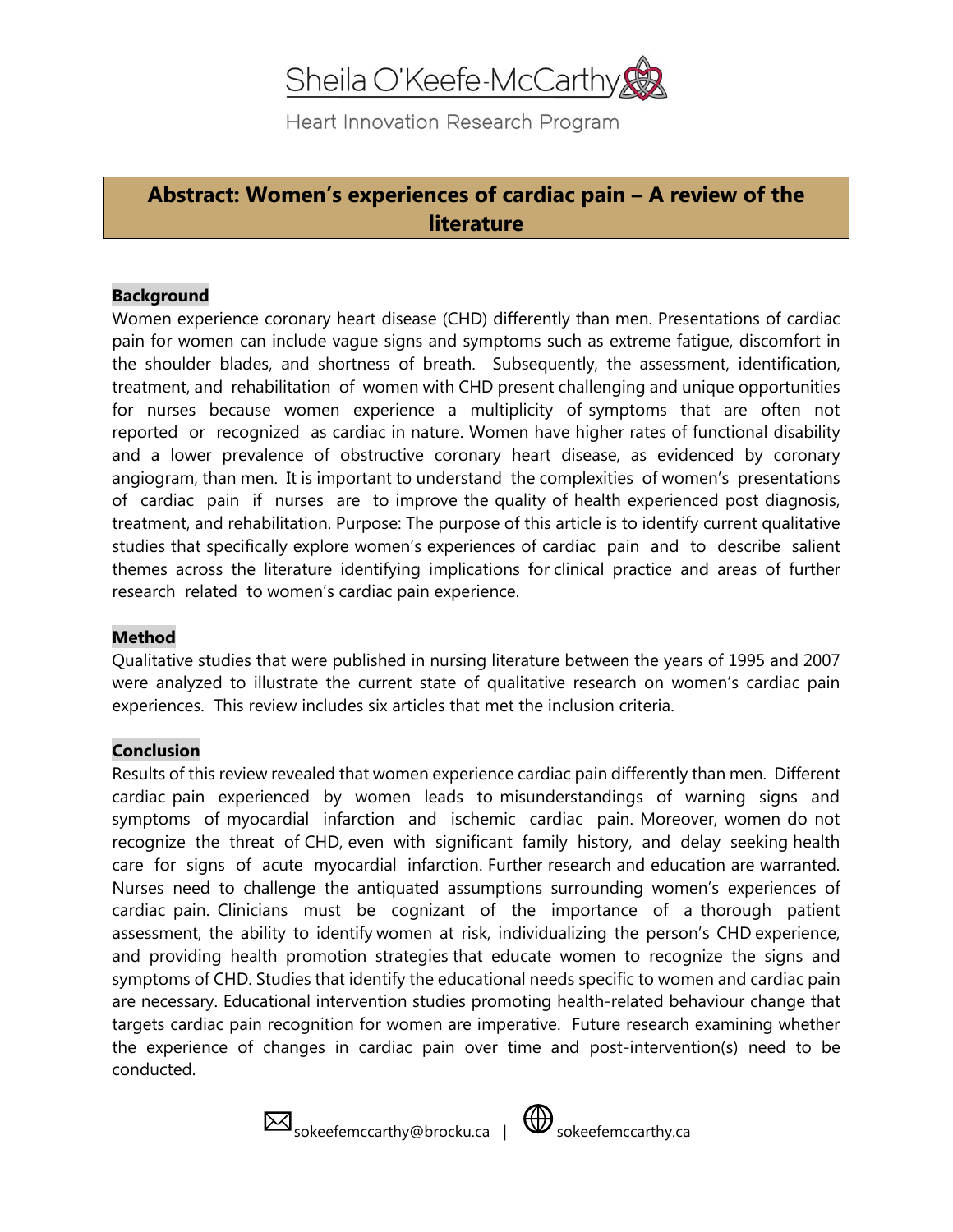

## Heart Innovation Research Program

| Table 1. Summary of qualitative studies            |                      |                                                                                                                                                                                    |                                                                                                                                         |                                                                                                                                                                                                                                                                                                                                                                                                                            |
|----------------------------------------------------|----------------------|------------------------------------------------------------------------------------------------------------------------------------------------------------------------------------|-----------------------------------------------------------------------------------------------------------------------------------------|----------------------------------------------------------------------------------------------------------------------------------------------------------------------------------------------------------------------------------------------------------------------------------------------------------------------------------------------------------------------------------------------------------------------------|
| Study                                              | # of<br>Participants | Population                                                                                                                                                                         | Design                                                                                                                                  | Findings                                                                                                                                                                                                                                                                                                                                                                                                                   |
| Gassner,<br>Dunn, &<br>Piller, 2002<br>(Australia) | 21 Women<br>29 Men   | N:50<br>21 Women (42%)<br>29 Men (58%)<br>Ave-age 62 (31-81)                                                                                                                       | Qualitative<br>• One semi-<br>structured<br>interview                                                                                   | • CHD referenced differently by women<br>and HCP<br>• Women organize the experience categorize<br>pain and AMI in historical context to make<br>sense of illness<br>* These categories are interrelated and impact<br>the process of understanding, recognition<br>and acceptance of diagnosis of CHD.                                                                                                                     |
| Lockyer,<br>2005 (U.K.)                            | 29 Women             | Ave-age 68 (51-82)<br>27 Caucasian (93%)<br>1 Chinese $(3.4\%)$<br>1 Filipino (3.4%)                                                                                               | Qualitative<br>$\bullet$ One semi-<br>structured<br>interview                                                                           | · Women identified acute chest pain, chronic<br>undifferentiated pain, breathlessness,<br>co-morbidities, influences of family and friends<br>• Lack of recognition of cardiac pain or<br>risk factors (even with strong family Hx)<br>* Women did not act on symptoms or<br>seek medical advice.                                                                                                                          |
| MacInnes,<br>2006 (U.K.)                           | 10 Women             | Ave-age 72 (30-80)                                                                                                                                                                 | Qualitative<br>$\bullet$ One semi-<br>structured<br>interview                                                                           | · Women experienced severe chest pain-<br>experienced differently than men. Symptoms<br>identified: diaphoresis, arm ache, syncope,<br>fatigue, nausea, vomiting, palpitations,<br>restless, back pain, SOB.<br>* Women perceived they were not<br>susceptible-symptoms were benign<br>* significantly impacts women's ability to<br>recognize symptoms preventing timely<br>medical advice, treatment and rehabilitation. |
| McSweeney,<br>1998 (U.S.A.)                        | 20 Women             | Ave-age 61 (34–77)<br>13 Caucasian (65%)<br>4 Hispanic (20%)<br>3 African American<br>(15%)<br>4 Education-Master<br>$(20\%)$<br>6 College (30%)<br>3 less than<br>8th grade (15%) | Qualitative<br>$\bullet$ Two<br>interviews<br>$\bullet$ One semi-<br>structured<br>$\bullet$ One<br>follow-up<br>interview              | * Mid-Sternal Chest pain NOT the hallmark<br>sign of cardiac pain for women.<br>Pain clustered as to: location, intensity,<br>sensation, gastrointestinal, emotions,<br>hand arm, neurological changes,<br>temperature, respiratory, and fatigue.<br>*** Seminal study identified Prodromal warning<br>signs specific to women with CHD.                                                                                   |
| McSweeney,<br>& Crane,<br>2000 (U.S.A.)            | 40 Women             | Ave-age 58.5 (27–79)<br>35 Caucasian (87.5%)<br>5 non-white (12.5%)<br><b>Education range less</b><br>than eighth grade to<br>graduate school<br>50% high school<br>or less        | Qualitative<br>$\bullet$ Two<br>interviews<br>$\bullet$ One semi-<br>structured<br>$\bullet$ One<br>follow-up<br>telephone<br>interview | Women experienced Prodromal symptoms:<br>fatigue, shoulder blade discomfort and<br>chest sensations.<br>Acute Symptoms: chest sensations, SOB,<br>feeling hot or flushed.<br>* 92% women experienced prodromal<br>symptoms prior to a cardiac event.                                                                                                                                                                       |
| Miklaucich,<br>1998 (U.K.)                         | 8 Women              | Ave-age range (50–70)                                                                                                                                                              | Qualitative<br>$\bullet$ Two<br>interviews<br>$\bullet$ Diary                                                                           | Women describe stages between becoming<br>ill and accepting the limitations on life.<br>Pain described as becoming aware of the<br>origin, * unlike previous pain experiences,<br>acts as reference for identifying cardiac pain.                                                                                                                                                                                          |